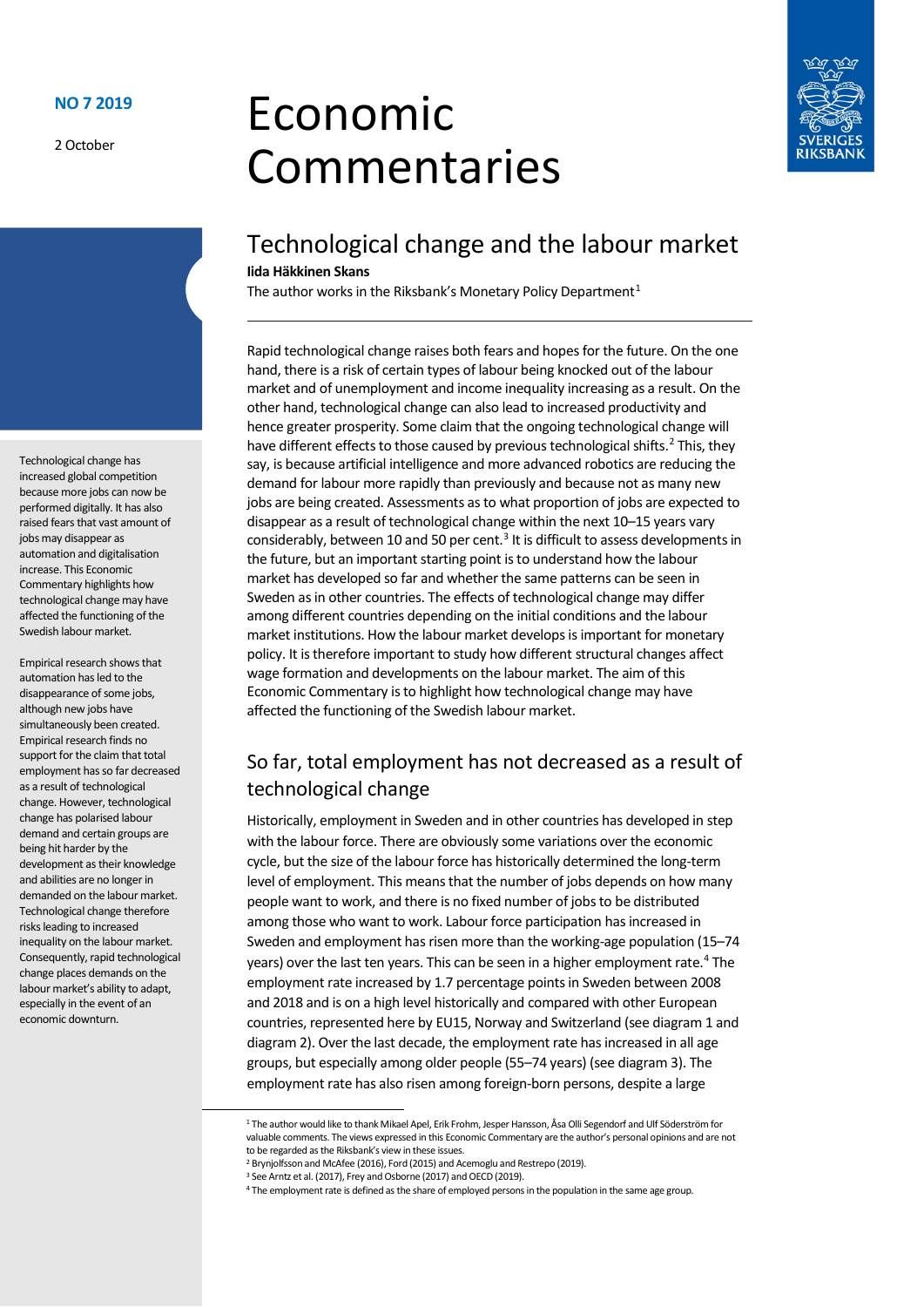increase of foreign-born persons in the population (se[e diagram 1\)](#page-1-0). The higher employment rate means that new jobs have been created, despite the rapid technological change.

Empirical research does not provide any support for the claim that total employment has decreased as a result of technological changes. [5](#page-1-1) Technological progressis of considerable importance for productivity growth and higher productivity can lead to fewer employed persons in certain industries and regions.<sup>6</sup> However, since productivity growth also increases prosperity in society and the demand for services and goods in other parts of the economy, technological change need not necessarily reduce total employment.

**30 35 40 45 50 55 60 65 70 75 30 35 40 45 50 55 60 65 70 75 98 00 02 04 06 08 10 12 14 16 18 Swedish-born persons Total Foreign-born persons**

<span id="page-1-0"></span>**Diagram 1. Employment rate broken down by Swedish-born and foreign-born persons, 15–74 years** Per cent of the population in each group respectively

Note. Break in time series in 2001 and 2005. Source: Eurostat.

<span id="page-1-2"></span><span id="page-1-1"></span> <sup>5</sup> See, for instance, Bessen (2016), Gregory et al. (2016), Dauth et al. (2017), Autor and Salomons (2018) and Graetz and Michaels (2018). <sup>6</sup> Since 2007, actual productivity growth has been relatively weak in Sweden and a similar trend can also be seen in other countries. Research is not unanimous regarding the degree to which the slowdown in productivity growth is due to technological innovation being less important for productivity and the degree to which it is due to other contributory factors, such as lower investments. See, for instance, National Institute of Economic Research (2017).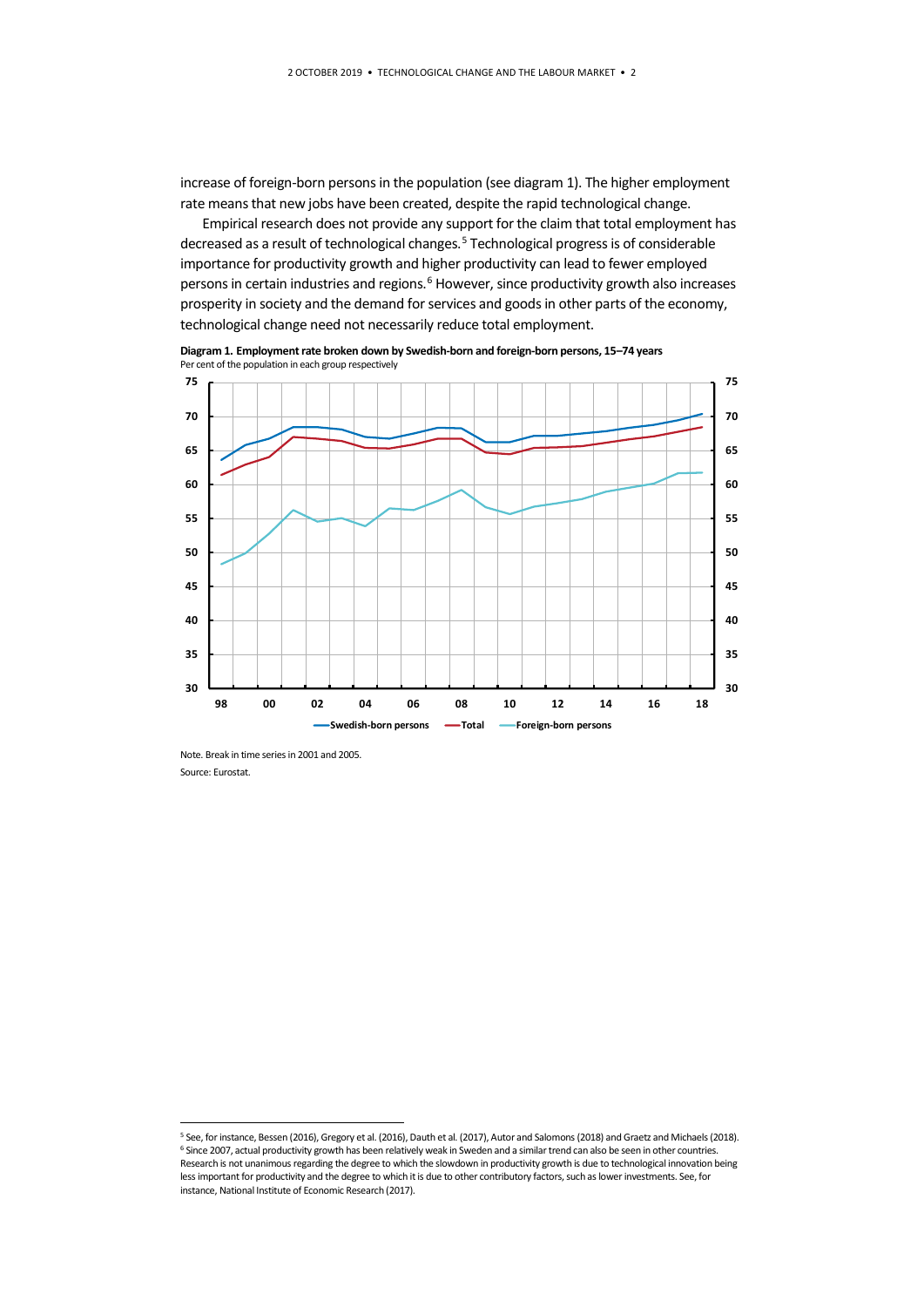

<span id="page-2-0"></span>**Diagram 2. Employment rate in European countries, 2018, 15–74 years** Per cent of the population

Source: Eurostat.

<span id="page-2-1"></span>**Diagram 3. Employment rate broken down by age, 15–74 years** Per cent of the population in each group respectively



Note. Break in time series in 2001 and 2005. Source: Eurostat.

## Employment has increased in the service sector and decreased in industry

In a longer-term perspective, employment in Sweden has decreased in industry and increased in the service sector (se[e diagram 4\)](#page-3-0). Some of this development may be due Swedish industry having automated its production to a high degree. In 2017, the Swedish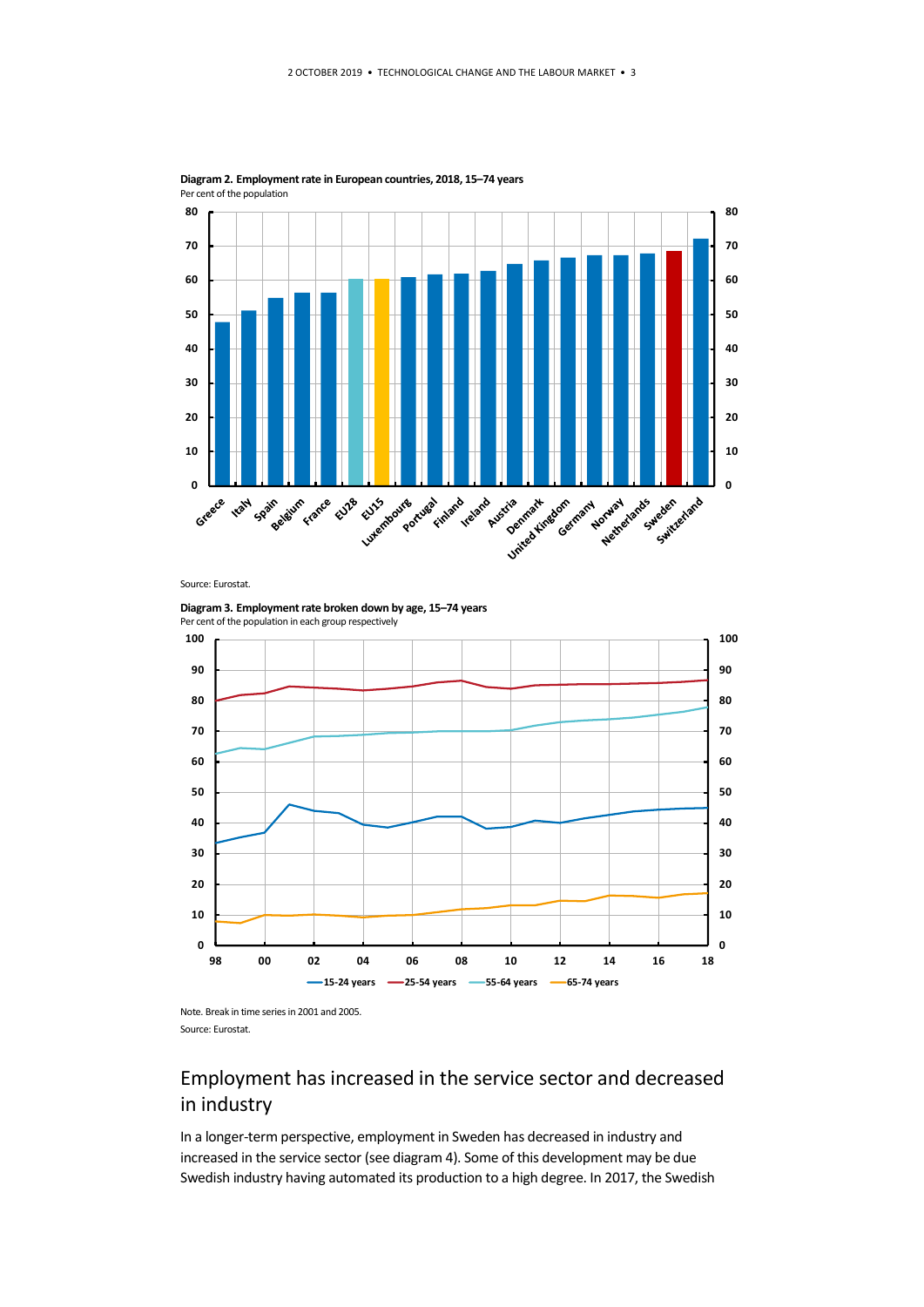manufacturing industry had 240 robots per 10,000 employees, which is fewer than in certain Asian countries and in Germany, but significantly more than in the United States and in Europe on average (se[e diagram 5\)](#page-4-0). In countries that use robots to a lesser degree, automation may continue to have relatively substantial effects on employment. Swedish empirical studies show that the number of jobs that are highly likely to be automated has fallen, especially in the manufacturing industry.<sup>[7](#page-3-1)</sup> Studies have also found similar employment effects of industrial robots in other countries.<sup>[8](#page-3-2)</sup> In Germany, research shows that for every industrial robot, employment in industry has decreased by two employees. [9](#page-3-3) However, one effect of automation is that industry is now hiring much more highly educated labour in Sweden. This also applies to industry-related services.<sup>10</sup> One explanation for this may be that digital technology is now a complement to large groups of employees in industry.



<span id="page-3-0"></span>**Diagram 4. Trend in the number of employed persons in industry, service producers and in total** Index 1998=100

Note. Service producers refer to SNI2007 codes G45-T98 and industry refers to codes B05-C33. Sources: Statistics Sweden

 <sup>7</sup> See, for instance, Heyman (2016).

<span id="page-3-3"></span><span id="page-3-2"></span><span id="page-3-1"></span><sup>8</sup> Graetz and Michaels (2018) and Dauth et al. (2017).

<span id="page-3-4"></span><sup>9</sup> Dauth et al. (2017).

<sup>10</sup> Economic Council of Swedish Industry (2017).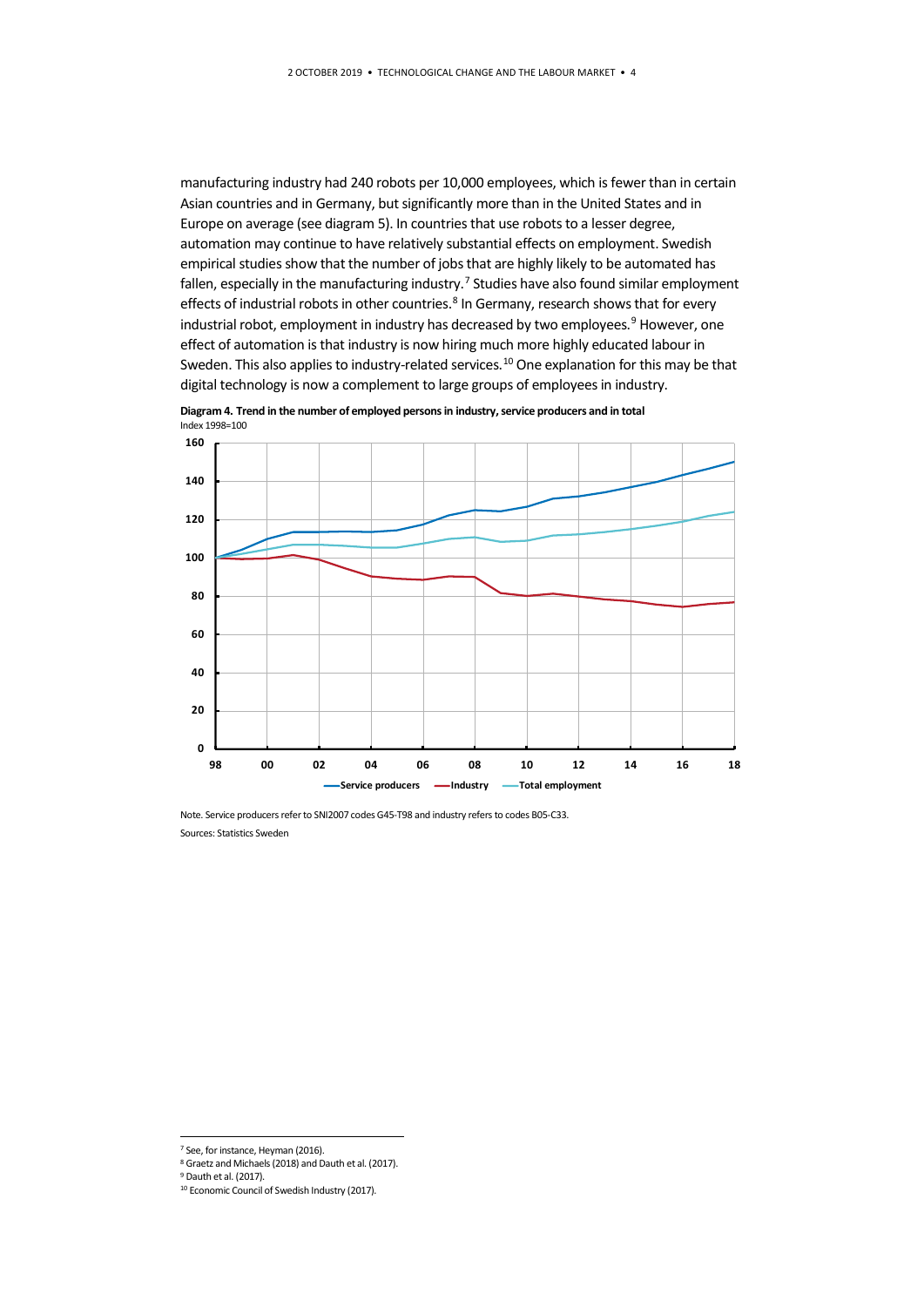

<span id="page-4-0"></span>**Diagram 5. Number of robots in the manufacturing industry in different countries in 2017** Number of robots per 10,000 employees

Source: International Federation of Robotics (2018).

The reduced employment in industry is due not only to automation but also to greater specialisation.<sup>[11](#page-4-1)</sup> Specialisation means that industrial companies buy more corporate services, for example computer consultant, legal, PR, security and cleaning services, instead of producing these themselves. These are reported in service sector employment when industry buys services but in industrial employment if industrial companies produce the services themselves. Therefore, specialisation leads to fewer reported employees in industrial sector.

The reduction in industrial sector employment has been more than fully compensated for by an increase in employment in the service sector. Total employment has therefore increased (see [diagram 4\)](#page-3-0). Technological change with more digitalisation and automation is also expected to affect the service sector. However, the process has not reached as far in the service sector as in industry. The scope for digitalisation and automation varies within the service sector, depending on the nature of the jobs and tasks involved. Certain service professions, such as hairdresser or chef, may be difficult to automate. In the Riksbank's business survey, companies in consumer-related service sub-sectors believe that technological change will lead to fewer employees within a few years' time.<sup>[12](#page-4-2)</sup> In the trade sector, for example, there are large groups of cashiers, warehouse workers and shop assistants who can be replaced by automated solutions. The subsequent effect on total employment will depend on what other job opportunities arise in the economy and how adaptable the labour force is. In the longer term, all historical experience suggests that new jobs will be created in some part of the economy.

#### Demand for different groups on the labour market has shifted

Even though technological change so far has not reduced total employment, the demand for different types of labour has clearly shifted. New technology can either replace or be a complement to labour. The effects of technological change therefore vary among

<span id="page-4-1"></span><sup>&</sup>lt;sup>11</sup> Economic Council of Swedish Industry (2017).

<span id="page-4-2"></span><sup>12</sup> Sveriges riksbank (2018).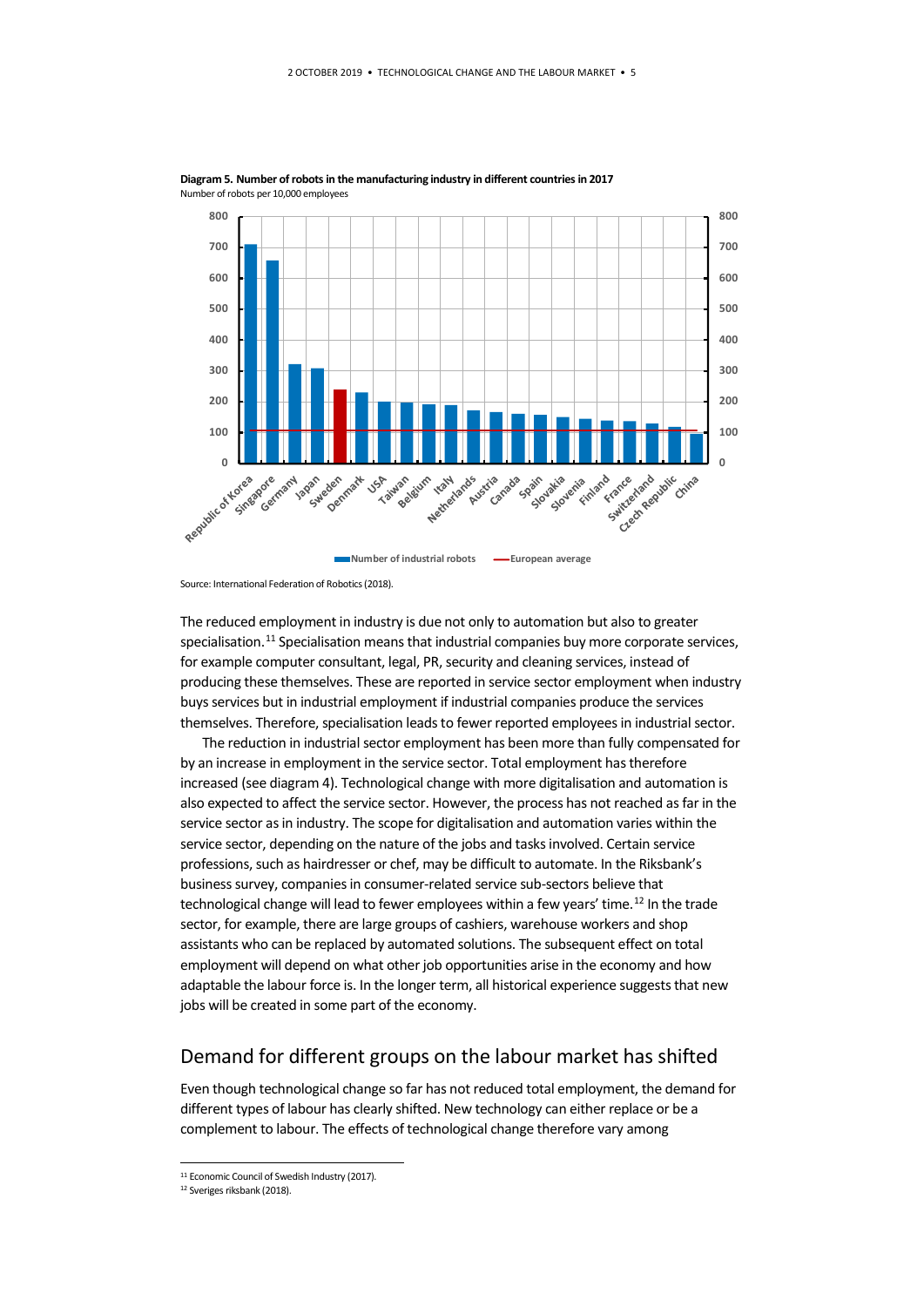occupations and affect different groups in the labour force differently. A long-term trend on labour markets in many countries is the polarisation of jobs, that is, that employment has risen in occupations that were at the bottom and the top of the wage distribution 20–30 years ago and has reduced relatively speaking in occupations that were in the middle of the wage distribution 20–30 years ago.<sup>[13](#page-5-0)</sup> There are many possible explanations for the observed job polarisation, but some that are often considered as the most important are the automation of routine tasks, more global value chains and the offshoring of jobs. The medium wage occupations that have decreased are more routine jobs that are easy to automate. In the lower part of the wage distribution, there are many service occupations that are difficult to automate but neither do they derive any major benefit from technology. In the upper part of the wage distribution, there are jobs that are more 'abstract' in nature and therefore difficult to automate. In addition, these abstract jobs derive benefit from technology, that is, technology is a complement to these jobs. Adermon and Gustavsson (2015) find that differences in the amount of routine tasks in various occupations could explain 44 per cent of the observed job polarisation in Sweden. Job polarisation is taking place both within and between firms. [14](#page-5-1)

Many studies have used wages as a measure of competence and skills on the labour market. However, empirical studies show that the return on various skills has changed on the labour market over time and that wages are therefore not a good measure of specific skills. The significance of physical attributes, such as strength, has decreased on the labour market and the return on cognitive skills has fallen.<sup>[15](#page-5-2)</sup> At the same time, the return on social and non-cognitive skills<sup>[16](#page-5-3)</sup> has increased over time.<sup>[17](#page-5-4)</sup> These changes in return on various skills has a strong connection to changes in the nature of tasks.<sup>[18](#page-5-5)</sup> The demand for employees with technical and verbal abilities and social maturity has increased during the 2000s in Sweden. Research also shows that employment has grown among those with high intellectual competence and even those low-wage jobs that have increased in Sweden require relatively high intellectual skills.<sup>[19](#page-5-6)</sup> Forecasts of the demand for various occupations suggest that this increased demand for non-cognitive skills will probably continue.<sup>[20](#page-5-7)</sup> This implies that investment in education and enhancing the skills of the labour force are important for how employment and unemployment will develop going forward.

#### Wage dispersion has increased slightly in Sweden

There is quite convincing empirical evidence of job polarisation which shows that employment in medium wage jobs has decreased in many countries, while it has increased in both low and high wage jobs. Decreasing employment in medium wage jobs can put pressure on wage development in low wage jobs as competition for jobs increases. In the United States, it is clear that wage development has also become more polarised.<sup>[21](#page-5-8)</sup> Wages have increased faster for highly educated workers and wage dispersion has increased between those with low levels of education and the highly educated. However, job polarisation as such does not need to lead to wage polarisation. In Sweden, wage increases have been relatively

<span id="page-5-0"></span> <sup>13</sup> See, for instance, Goos et al. (2009) for results for European countries and Adermon and Gustavsson (2015) and Hensvik and Skans (2019) for results for Sweden.

<span id="page-5-1"></span><sup>14</sup> See Goos et al. (2014) and Heyman et al. (2016).

<sup>&</sup>lt;sup>15</sup> Cognitive skills include, for example, literacy and numeracy.

<span id="page-5-3"></span><span id="page-5-2"></span><sup>16</sup> Non-cognitive skills concern individual attitudes, behaviour and social and emotional aspects. They can include things like selfperception, motivation, cooperative ability, self-discipline, social maturity and emotional stability. These are measured using combinations of various psychological tests.

<span id="page-5-5"></span><span id="page-5-4"></span><sup>&</sup>lt;sup>17</sup> See, for instance, Deming (2017) for the United States and Edin et al. (2018) and Hensvik and Skans (2019) for Sweden. <sup>18</sup> Cortes (2016) and Böhm (2017).

<sup>19</sup> Hensvik and Skans (2019).

<span id="page-5-7"></span><span id="page-5-6"></span><sup>&</sup>lt;sup>20</sup> Based on 10-year forecasts of occupations made by the US Bureau of Labor Statistics, which historically have also been relatively accurate for Sweden, see Edin et al. (2019).

<span id="page-5-8"></span><sup>&</sup>lt;sup>21</sup> Autor and Dorn (2013).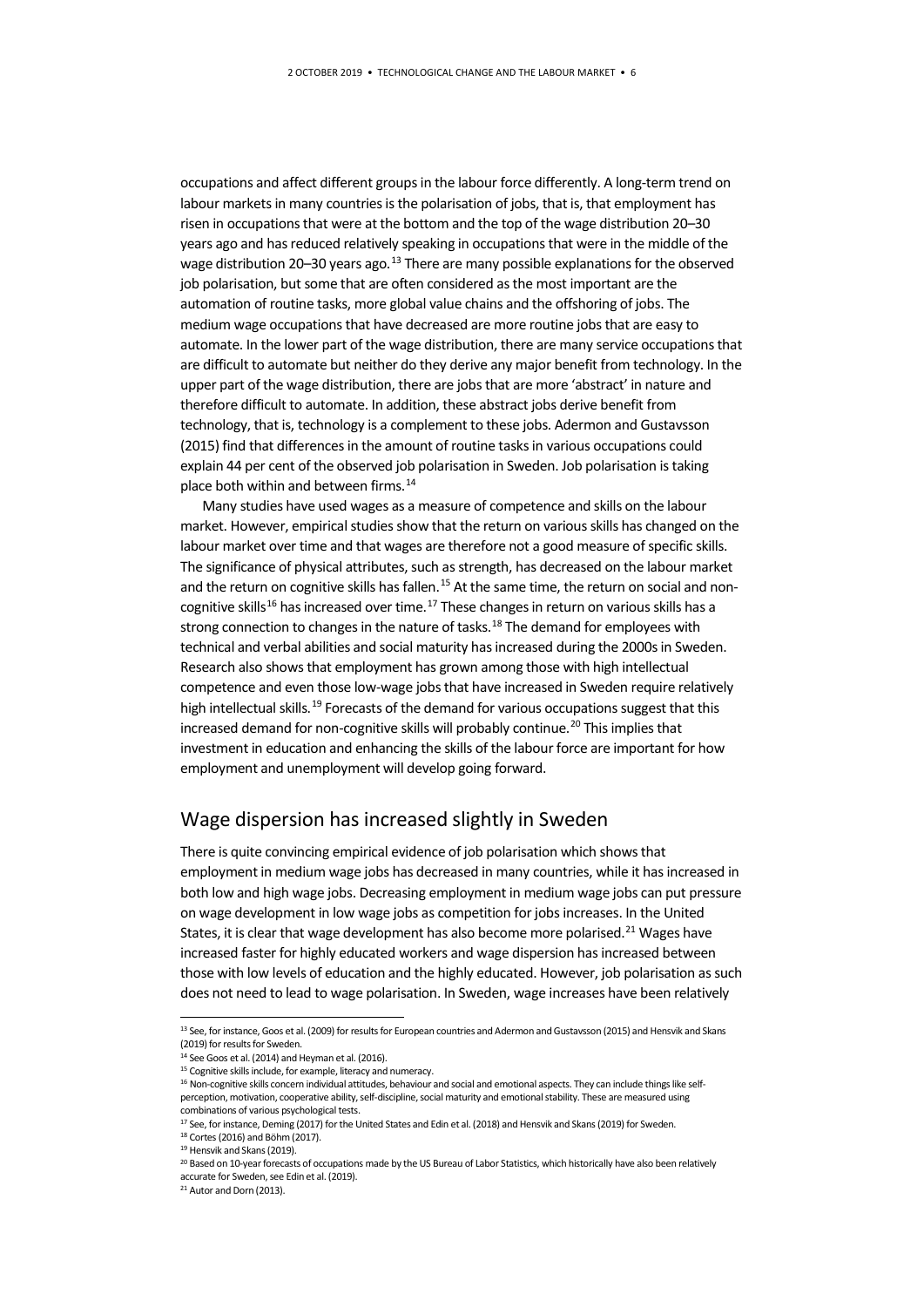equal across the wage distribution and the variation that can be seen has not been systematically linked either to level of education or nature of tasks. [22](#page-6-1) Wage dispersion has increased slightly in the lower part of the wage distribution over the last decade. This can be seen in [diagram 6](#page-6-0) as slightly lower increases in real wages for those with the lowest wages (10th percentile) compared with the median wage and with the development of real wages for those with the highest wages (90th percentile). The slightly lower increases in wages in the lower part of the wage distribution may be associated with the increased supply of relatively low-qualified labour due to refugee immigration. However, real wages have increased in all parts of the wage distribution. Wage dispersion in the upper part of the wage distribution has not changed substantially since the start of the 21st century.<sup>[23](#page-6-2)</sup> One reason that wage differences have not increased so much may be that wage setting in Sweden is highly coordinated.



<span id="page-6-0"></span>**Diagram 6. The development of real wages for various wage percentiles** Index 2000=100

Note. Wage distribution is based on the full-time equivalent monthly wage. For 2000–2013, the wage data include employees aged 18– 64 years. For 2014–2018, the wage data include employees aged 18–66 years. The nominal wages are deflated using the consumer price index. The lines are for the 10th, median and 90th percentile in the wage distribution each year. Source: Statistics Sweden

Empirical research shows that Swedish workers in occupations that have decreased in number due to technological change have received an average of 2–5 per cent lower incomes over a 30-year period, compared with similar workers in stable occupations.<sup>[24](#page-6-3)</sup> The incomes are lower because workers in declining occupations have been without work more often, for example they have been unemployed or have retired earlier. While the average income losses seem to have been relatively limited, the costs of having a declining occupation are significantly larger for workers in the lower part of the earnings distribution, 8-11 per cent measured over a 30-year period. Even employees with long tenure and older workers can suffer large earnings losses if they lose their job due to technological change.<sup>[25](#page-6-4)</sup> This is because their knowledge may be firm specific or obsolete, and because older unemployed

<sup>&</sup>lt;sup>22</sup> See Adermon and Gustavsson (2015).

<span id="page-6-3"></span><span id="page-6-2"></span><span id="page-6-1"></span><sup>&</sup>lt;sup>23</sup> Median wages have thus increased at approximately the same rate as the 90th percentile's wages.

<sup>24</sup> Edin et al. (2019).

<span id="page-6-4"></span><sup>&</sup>lt;sup>25</sup> Jacobson et al. (1993) and Gathmann et al. (2018).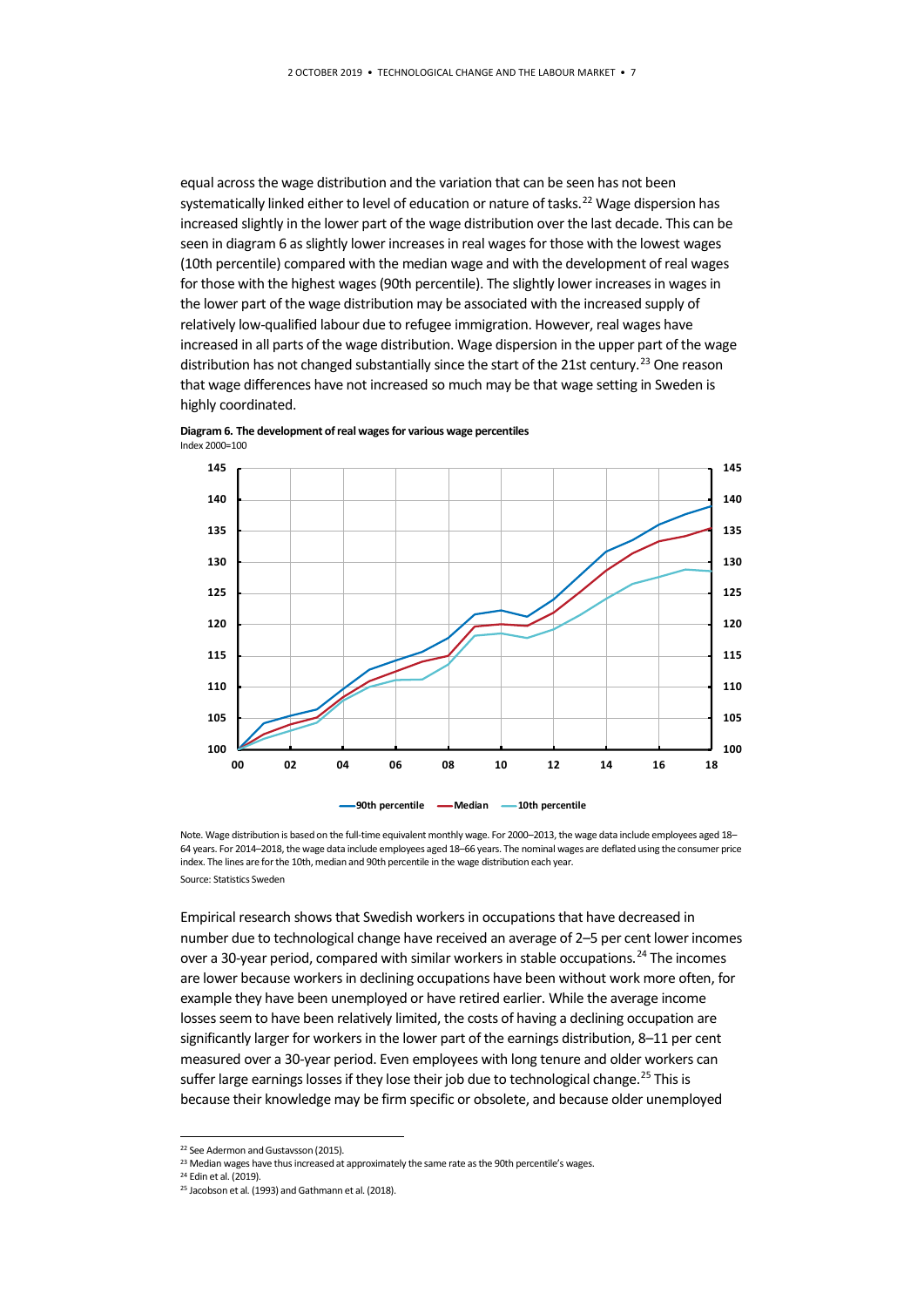people run a higher risk of becoming long-term unemployed. The economic conditions at the time of job loss matter for the individual losses in earnings. [26](#page-7-0) In an economic upswing, it is easier to find a new job than it is in a downturn and the costs of losing a job due to technological change are therefore larger in downturns.

## Technological change has contributed to new forms of employment

In addition to the polarisation of demand for labour, technological change has also contributed to the emergence of new, more flexible forms of employment, for example so-called gig jobs on various local and global platforms for exchanging services.<sup>[27](#page-7-1)</sup> These platforms enable clients and contractors to be matched with each other instantaneously, and even to interact globally if the task can be performed at a distance. This has increased employers' ability to use labour more flexibly. The job platforms have also made employment possible for groups that would otherwise have found it difficult to enter the labour market.

However, these new, assignment-based jobs mean that workers have less job security and are more vulnerable to fluctuations in demand. Technological change can therefore lead to increased inequality on the labour market, where certain groups of employees have secure and well-paid jobs, while other groups have little job security and low-paying jobs. This, in turn, increases income inequality in the economy. In many countries, income inequality has also increased heavily. Income inequality has also increased in Sweden, but this is not due primarily to increased wage dispersion but rather because compensation from social insurance for those who are not working has increased much less than wages have and because the risk of becoming unemployed or leaving the labour force is not evenly distributed across the labour force.<sup>28</sup> A further negative effect of short-term and insecure jobs is that innovations and productivity growth can be affected negatively in the long term if more flexible forms of employment mean that employers invest less in their employees' training and skills.

Performing gig jobs via local and global digital platforms is relatively unusual in Sweden. According to a survey, 10 per cent of all persons in the ages 16–64 years in Sweden had performed work via a digital platform in 2016–2017.<sup>[29](#page-7-3)</sup> However, few have these gig jobs as main employment, as just under 3 per cent of respondents earned at least 50 per cent of their income from work via a platform and just under 5 per cent had performed such work at least once a week. The survey showed similar results for other European countries.<sup>[30](#page-7-4)</sup> Another investigation in Sweden, from 2016, showed that a significantly lower proportion, 2.5 per cent, had performed any work via digital platforms over a year and that only 14 per cent of these earned at least 50 per cent of their income from work via digital platforms.<sup>[31](#page-7-5)</sup> There is insufficient data on how many people work via various digital platforms in Sweden and other countries. However, the number of assignments mediated by various global digital platforms does not seem to have increased since the middle of 2017 (se[e diagram 7\)](#page-8-0). Nevertheless, it is difficult to say whether this means that the platforms have achieved saturation.

<span id="page-7-0"></span> <sup>26</sup> Davis and von Wachter (2011) and Edin et al. (2019).

<span id="page-7-1"></span><sup>&</sup>lt;sup>27</sup> Examples of global digital platforms for exchanging services include Amazon Mechanical Turk, Baidu and Upwork. Examples of local digital platforms, where the actual work is not performed digitally, include Foodora, Uber and Taskrunner.

<sup>&</sup>lt;sup>28</sup> See, for example, the Swedish Fiscal Policy Council's report (2018).

<span id="page-7-3"></span><span id="page-7-2"></span><sup>&</sup>lt;sup>29</sup> Huws et al. (2017). It is unclear how representative the study is for the entire population. Surveys of this kind can provide higher estimates of contractors than are found on the platforms. The result should therefore be interpreted with great caution.

<span id="page-7-5"></span><span id="page-7-4"></span><sup>&</sup>lt;sup>30</sup> Huws et al. (2017). In seven European countries investigated, between 1.6 and 5.1 per cent of the population is estimated to earn at least half its income from platform jobs and between 4.7 and 12.4 per cent work with an assignment each week.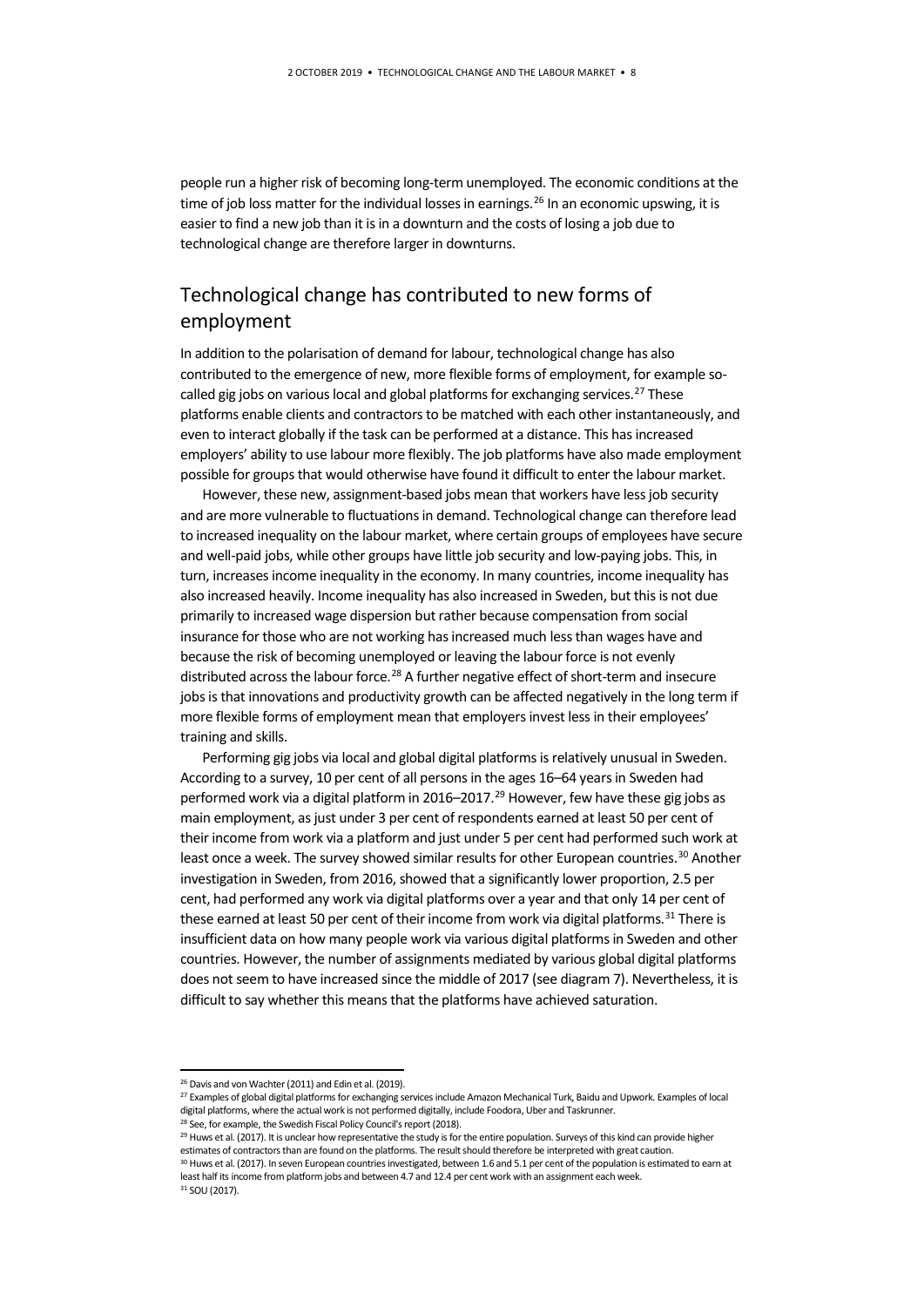

<span id="page-8-0"></span>**Diagram 7. Amount of assignments on digital job platforms measured using the Online Labour Index** Index, July 2016=100, 28-day moving average

Note. The Online Labour Index measures the amount of assignments present on the five largest English-language digital job platforms. The index covers at least 70 per cent of the volume of assignments on the market. Source: Oxford Internet Institute.

## Fixed-term employment contracts and self-employment have not generally increased in Sweden

The development of the Swedish labour market is most usually described using Statistics Sweden's labour force surveys (LFS) and these new types of job should also be captured there, in principle. However, it is unclear how well the LFS measure jobs with very short duration. Fixed-term employment contracts have increased over time among young people and foreign-born persons(se[e diagram 8\)](#page-9-0). However, the total proportion of those in employment who have fixed-term contracts has been more or less unchanged over the last decade. The number of self-employed people, which many gig workers can be classified as, has fallen as a proportion of total employment. All in all, there are no strong indications in the statistics that new, more flexible forms of employment have pushed aside permanent contracts in Sweden to any great extent.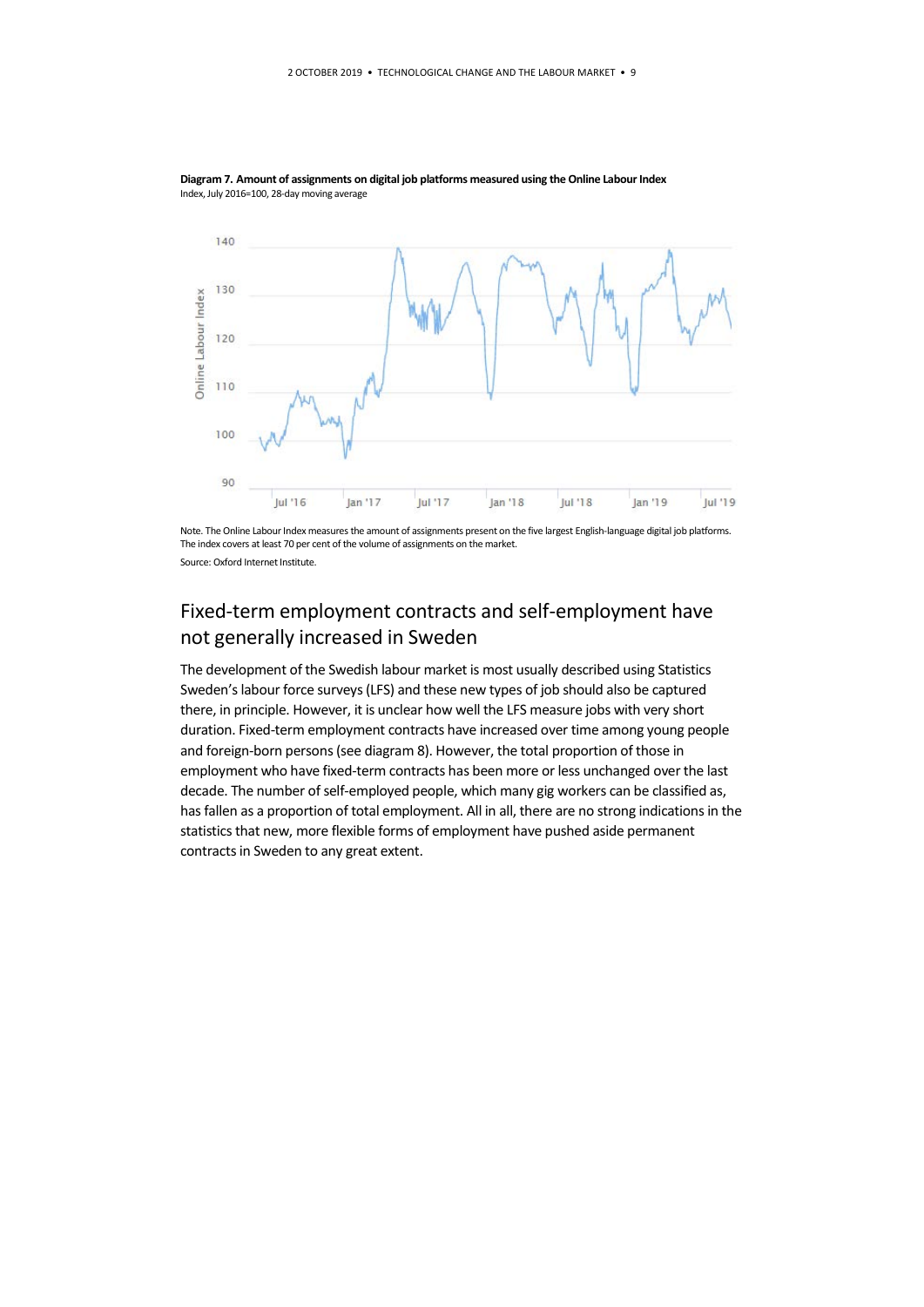

<span id="page-9-0"></span>**Diagram 8. Proportion of employees with fixed-term contracts among young people (15–24 years), Swedish-born and foreign-born persons, and total 15–74 years** 

However, there are some signs that the labour force in Sweden has become somewhat more mobile over time. The proportion of employees with the same job for at least ten years has fallen and the proportion with shorter job tenure (up to four years) has increased (see [diagram 9\)](#page-9-1). This could partly be an effect of the more rapid growth of employment and the labour force in recent years.



<span id="page-9-1"></span>

Note. Break in time series in 2001 and 2005. Source: Eurostat

Note. Break in time series in 2001 and 2005. Source: Eurostat.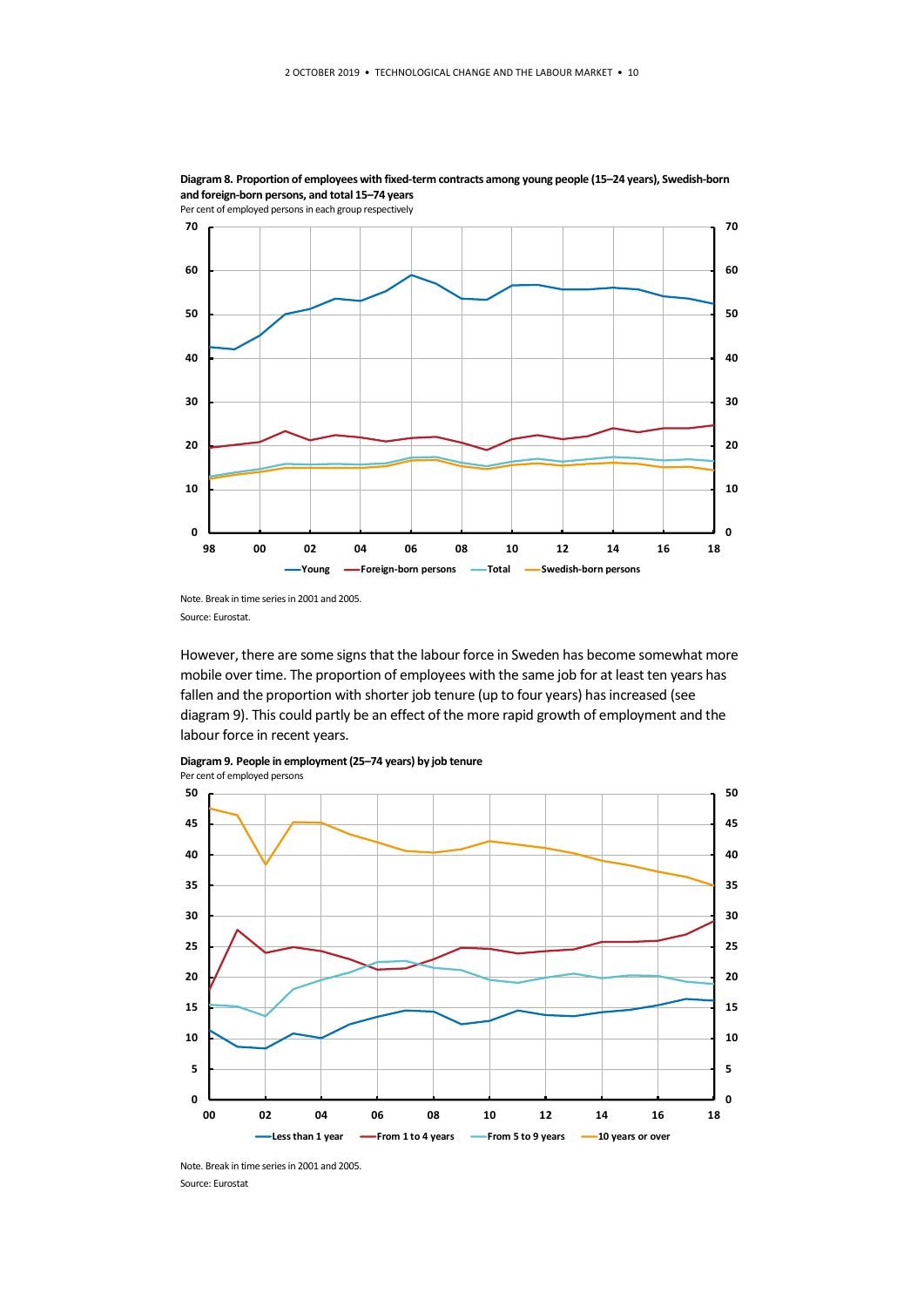### Wage formation could be affected if insecure employment contracts increase

The rapid rate of technological change and automation in the manufacturing sector may have restrained wage increases there. Since the manufacturing sector sets the benchmark for the economy-wide wage increases in the Swedish pattern-bargaining model, it may also have contributed to slower wage increases in the entire economy. Over time, wage setting has become somewhat less centrally determined since wage agreements where wages are set entirely in local wage negotiations have been introduced for some groups of employees. However, it is unclear how much this has changed wage setting in practice, as the local wage agreements also seem to follow the industrial agreement's benchmark.<sup>[32](#page-10-0)</sup> Increased global competition between firms has probably also contributed towards restraining wage growth. If more people start working under various atypical forms of employment with short-term and insecure employment contracts, the relevance of collective agreements will probably decline in Sweden. This means that minimum levels for employment conditions and wages would lose significance. An increasing number of workers with less secure jobs reduces wage pressure in the economy.

There is a large variation in how qualified the jobs available on the digital job platforms are. Some jobs are highly qualified, while others are low-paid jobs that do not require much education or experience. An interesting question is which other job opportunities a worker has if he or she works with various types of unqualified gig jobs in Sweden, and whether these jobs can act as stepping stones to better paid jobs. The share of elementary jobs, which is to say jobs with no particular requirement for education or experience, is less than 5 per cent of employment in Sweden. This is a small share from an international perspective (see [diagram 10\)](#page-11-0). The share of elementary jobs has also been unchanged in Sweden over the last 30 years, even though the number of people in the labour force with low qualifications has increased strongly due to refugee immigration. The new types of job that have emerged through various digital job platforms could be important for entry into the labour market and they could be the only alternative for some groups. However, there is also a risk that income inequality will increase if the new jobs do not offer a stable or sufficiently high income. The risk is greatest for those with low level of education. More research is needed on what these platform jobs mean for people with a very low probability of finding work.

<span id="page-10-0"></span><sup>&</sup>lt;sup>32</sup> See National Institute of Economic Research (2018).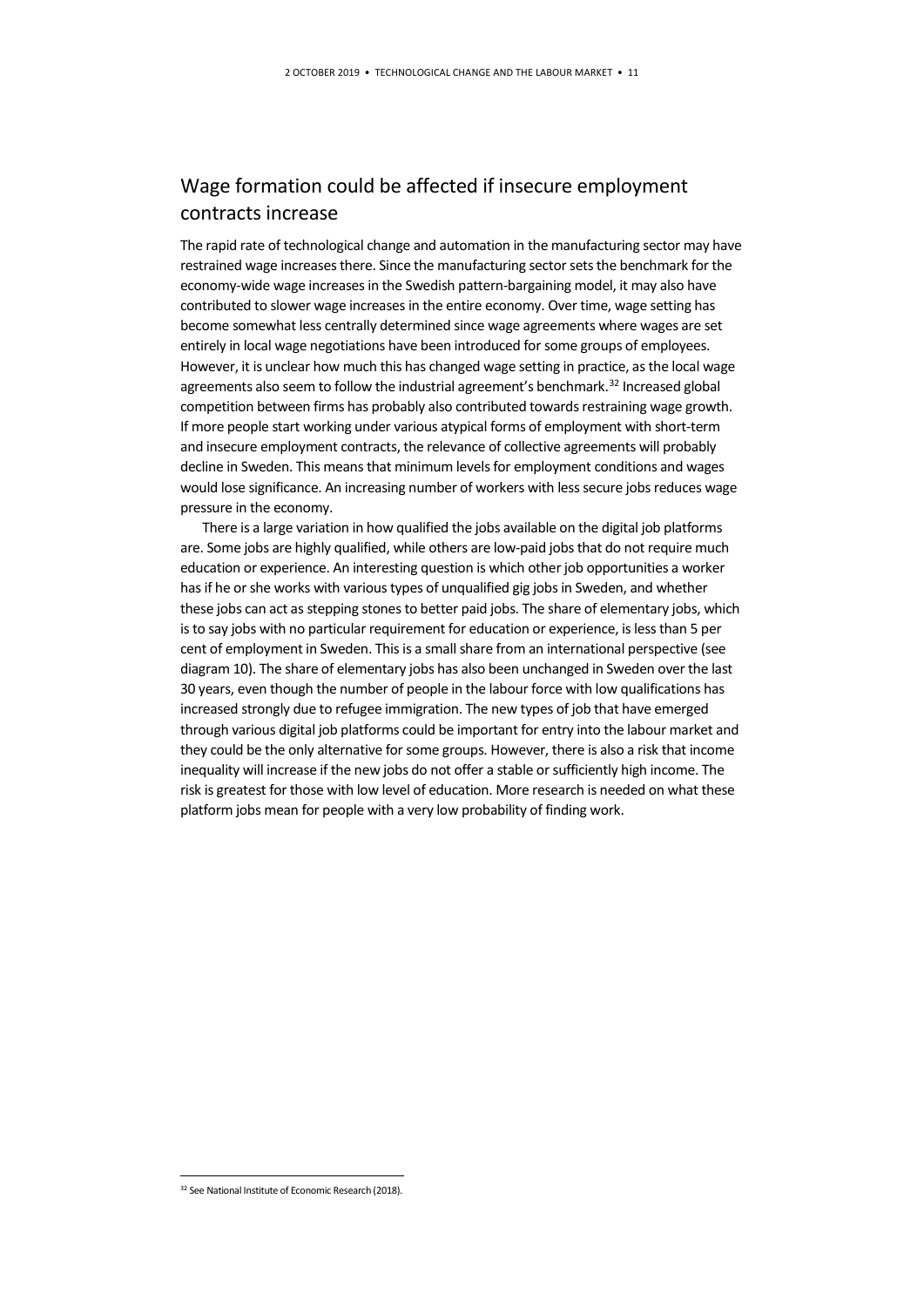<span id="page-11-0"></span>

Note. Elementary jobs are jobs with no particular requirement for education or experience. Source: Eurostat.

## A strong focus on education and skills development are needed to help the adjustment of the labour market

Typically, technological change replace some occupations and tasks but form a complement to others. It is therefore difficult to know how new technologies will affect the labour market in the long term. The labour market is constantly changing and has always done so. Nevertheless, of course, the historic fact that the labour market has managed to adapt to new conditions is no guarantee that it will continue to do so in the future.

The rapid technological changes are placing demands on the labour market's ability to adjust. Mitigating the effects of a rapid structural change and increasing inequality on the labour market will require a major focus on education and skills development. Some regulation of new, less secure forms of employment may be needed, alongside adjustments of social insurance and the tax system to these.<sup>33</sup> Effects of structural change tend to be noticed more on the labour market during downturns, when more businesses shut down at the same time as it becomes more difficult for those who have lost their jobs to find new ones. Consequently, there may be a particular need for resources to help the adjustment of the labour market in the next recession.

<span id="page-11-1"></span><sup>&</sup>lt;sup>33</sup> See, for example Dølvik and Jesnes (2018).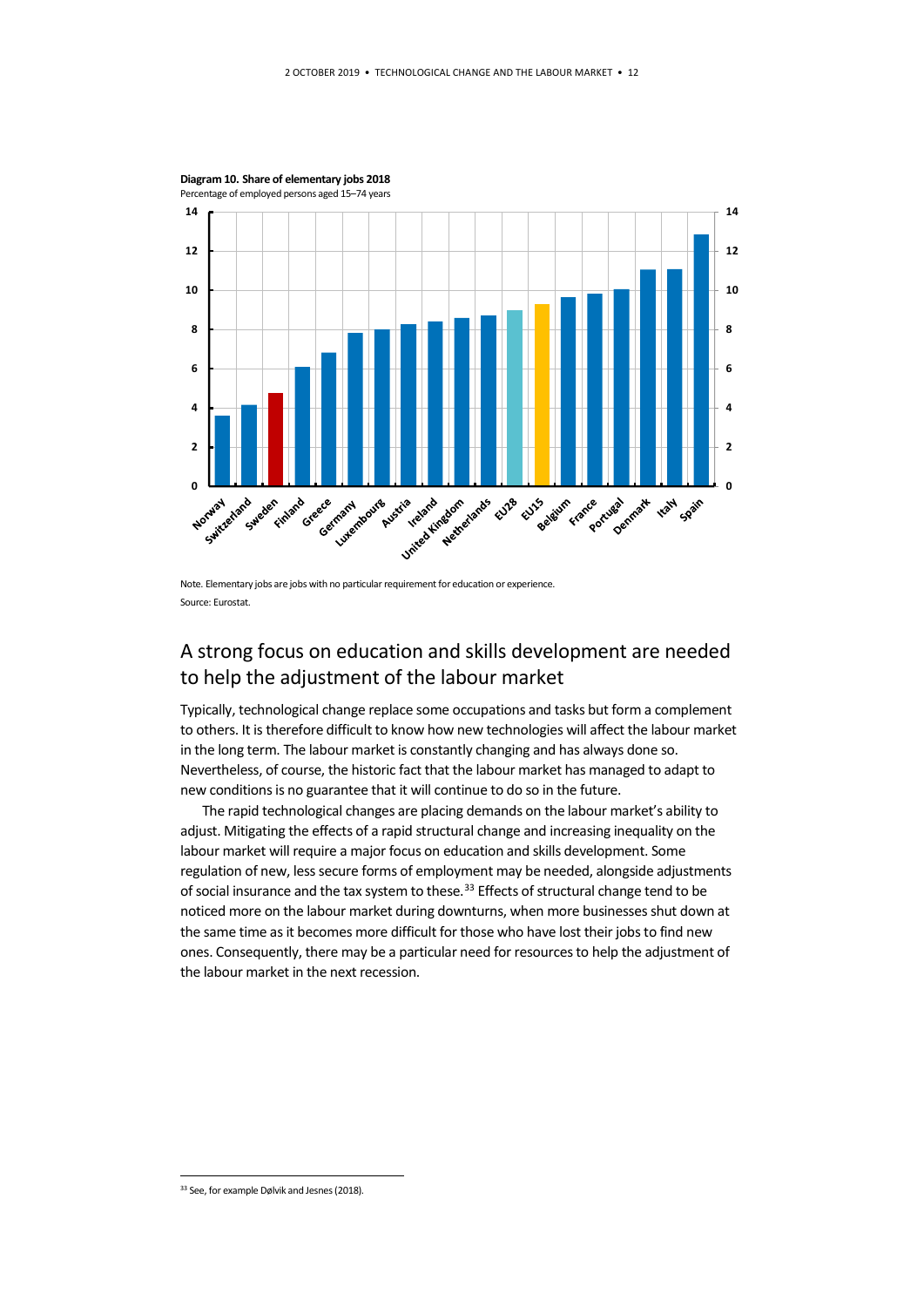## References

Acemoglu, D. and P. Restrepo (2019), "The Wrong Kind of AI? Artificial Intelligence and the Future of Labor Demand", NBER working paper 25682.

Adermon, A. and M. Gustavsson (2015), "Job Polarization and Task-Biased Technological Change: Evidence from Sweden, 1975–2005", *Scandinavian Journal of Economics*, 117 (3), pp.

Arntz, M., T. Gregory and U. Zierahn (2017), "Revisiting the Risk of Automation", *Economics Letters*, 159, pp.

Autor, D. and D. Dorn (2013), "The Growth of Low-Skill Service Jobs and the Polarization of the US Labor Market", *American Economic Review*, 103 (5), pp.

Autor, D. and A. Salomons (2018), "Is Automation Labor Displacing? Productivity Growth, Employment, and the Labor Share", NBER working paper 24871.

Bessen, J. (2016), "How Computer Automation Affects Occupations: Technology, Jobs, and Skills", Boston University School of Law, Law and Economics Research Paper No.

Brynjolfsson, E. and A. McAfee (2016): *The Second Machine Age: Work, Progress, and Prosperity in a Time of Brilliant Technologies*. WW Norton & Company.

Böhm, M. (2017), "The Prize of Polarization: Estimating Task Prices under Routine-Biased Technical Change", IZA Working Paper no 11220.

Cortes, G. (2016), "Where Have the Middle-Wage Workers Gone? A Study of Polarization Using Panel Data", *Journal of Labor Economics*, 34 (1), pp.

Dauth, W., S. Findeisen, J. Südekum and N. Wößner (2017), "German Robots: The Impact of Industrial Robots on Workers", IAB Discussion Paper no 30/2017.

Davis, S. and T. von Wachter (2011), "Recessions and the Costs of Job Loss", NBER working paper no.

Deming, D. J. (2017), "The Growing Importance of Social Skills in the Labor Market", *The Quarterly Journal of Economics*, 132 (4), pp.

Dølvik, J.E. and K. Jesnes (2018), *Nordic Labour Markets and the Sharing Economy – Report from a Pilot Project*, TemaNord 2018:516, Nordic Council of Ministers.

Economic Council of Swedish Industry (2017), *Den svenska industrin, industriavtalet och framtida utmaningar*, En rapport av Industrins ekonomiska råd, October 2017.

Edin, P.-A., P. Fredriksson, M. Nyblom and B. Öckert (2018), "The Rising Return to Non-Cognitive Skill", IFAU Working paper 2018:18.

Edin, P.-A., T. Evans, G. Graetz, S. Hernnäs, G. Michaels (2019), "Individual Consequences of Occupational Decline", IFAU Working paper 2019:19.